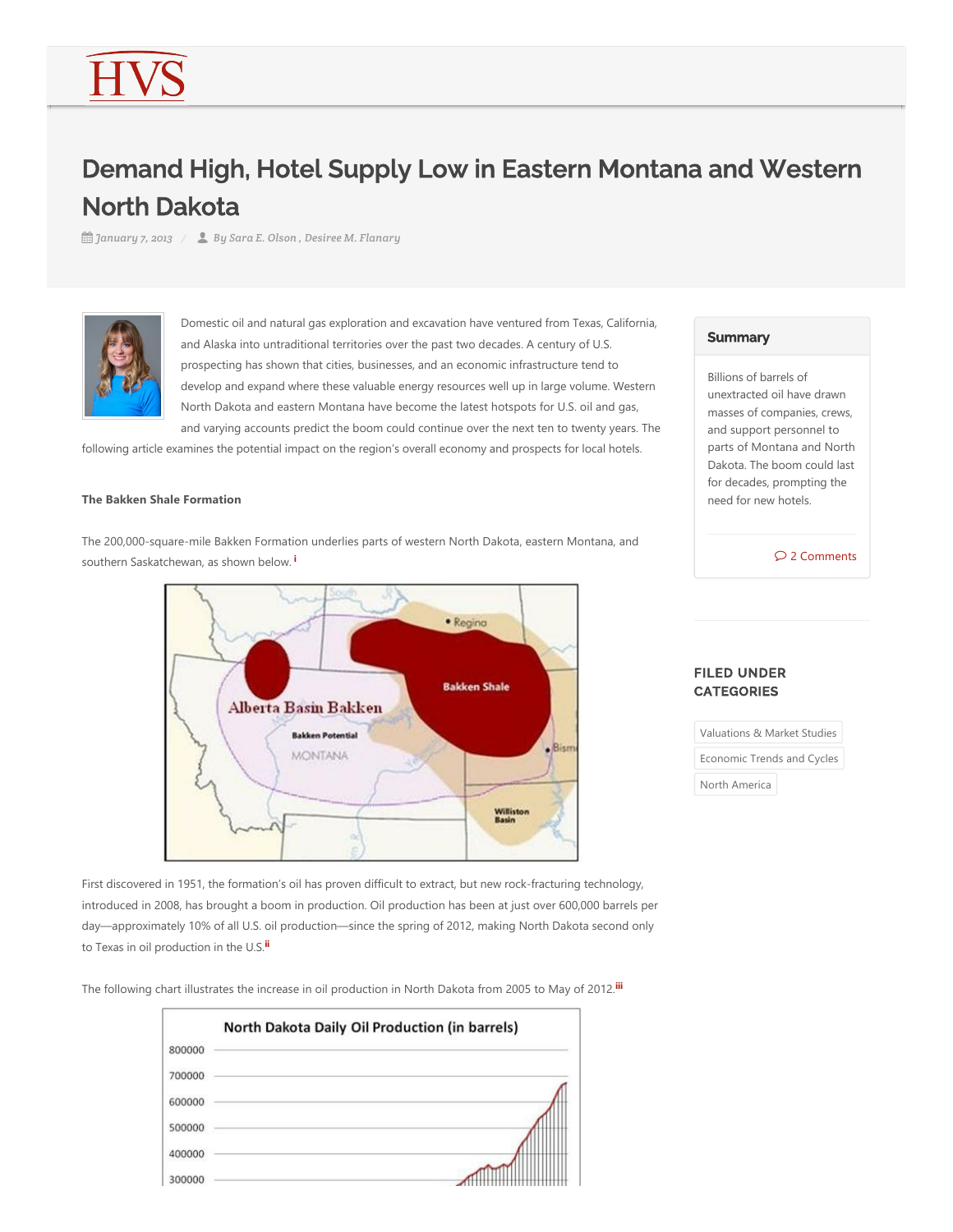

<span id="page-1-0"></span>Oil exploration and extraction across the Bakken Formation has driven waves of oil and gas workers, caravans of trucks and heavy machinery, and hundreds of millions of investment dollars into this relatively isolated area of the country. A 2008 U.S. Geological Survey report estimated that 3 to 4.3 billion barrels of "technically recoverable oil" exist in the Bakken Formation; some experts even argue that this figure is low.<sup>iv</sup> Activity excited by this vast amount of oil could turn the gears of the region's economic machinery for the next decade, or even longer.

#### **The Employment and Population Boom**

With the swell in oil production and energy companies' advance into western North Dakota and eastern Montana, employment is in very good health. The U.S. Bureau of Labor Statistics reports that North Dakota's unemployment has remained below 5% since 1987. In the oil-producing counties of Stark and Williams, unemployment in June of 2012 was at 1.8% and 0.9%, respectively. In Richland County Montana, unemployment stood at 2.9% in 2011 and 3.3% in June of 2012. Local officials have reported trouble finding qualified workers to fill the abundance of jobs. Companies and state associations have reported hosting job fairs in neighboring states, attempting to attract new workers to the area to keep up with demand, a situation that stands in stark contrast with overall unemployment and economic conditions in the U.S.

Explosive population growth is also driving investments in the oil‐producing areas of North Dakota and Montana. Williams County's population grew by 8.8% from April of 2010 to June of 2011—approximately ten times the average rate of growth across the nation for the same period. **V** This population boom has created unprecedented demand for new roads, water‐treatment facilities, sewage lines, schools, and housing. Hotels in Williston, Dickinson, Minot, and Sidney are booked months in advance; apartment complexes are at capacity; and RV parks and company‐sponsored "man camps" are springing up outside of busy towns. Williston permitted over 1,300 new housing units in 2011, and Minot added 1,132 units, an 80% increase from the prior year. <sup>vi</sup> In Sidney, seven new subdivisions totaling 324 new single- and multi-family units were underway in 2012.<sup>vii</sup> Still, the amount of available infrastructure and developable land does not measure up to the high demand from outof‐state contractors.

#### **Hotel Occupancy and Supply**

While these cities struggle to keep pace with the need for housing and services, hotels in these markets are profiting. Blocks of construction and energy workers fill area hotels for months at a time, finding hotel accommodations better suited than apartments given these workers' semi‐permanent stations in the region. Statewide, taxable sales and purchases in the Accommodation and Food Services sector have skyrocketed since 2010, with double‐digit percentage increases in 2011 and year‐to‐date 2012, as illustrated in the chart below.  **viii**

 $\mathbf{r}$ 

<span id="page-1-4"></span><span id="page-1-3"></span><span id="page-1-2"></span><span id="page-1-1"></span> $\overline{10}$ 

| Accommodation and Food Services |         |  |
|---------------------------------|---------|--|
| <b>Taxable Sales and</b>        | Percent |  |

 $\mathbb{R}$  .

| Year | <b>Taxable Sales and</b><br><b>Purchases</b> | <b>Percent</b><br>Change |
|------|----------------------------------------------|--------------------------|
| 2004 | \$<br>874,815,296                            |                          |
| 2005 | \$<br>920.977.441                            | 5.3%                     |
| 2006 | \$<br>982,173,795                            | 6.6%                     |
| 2007 | \$1,059,946,802                              | 7.9%                     |
| 2008 | \$1,153,050,023                              | 8.8%                     |
| 2009 | \$1.183.188.033                              | 2.6%                     |
| 2010 | \$1,274,012,038                              | 7.7%                     |
|      |                                              |                          |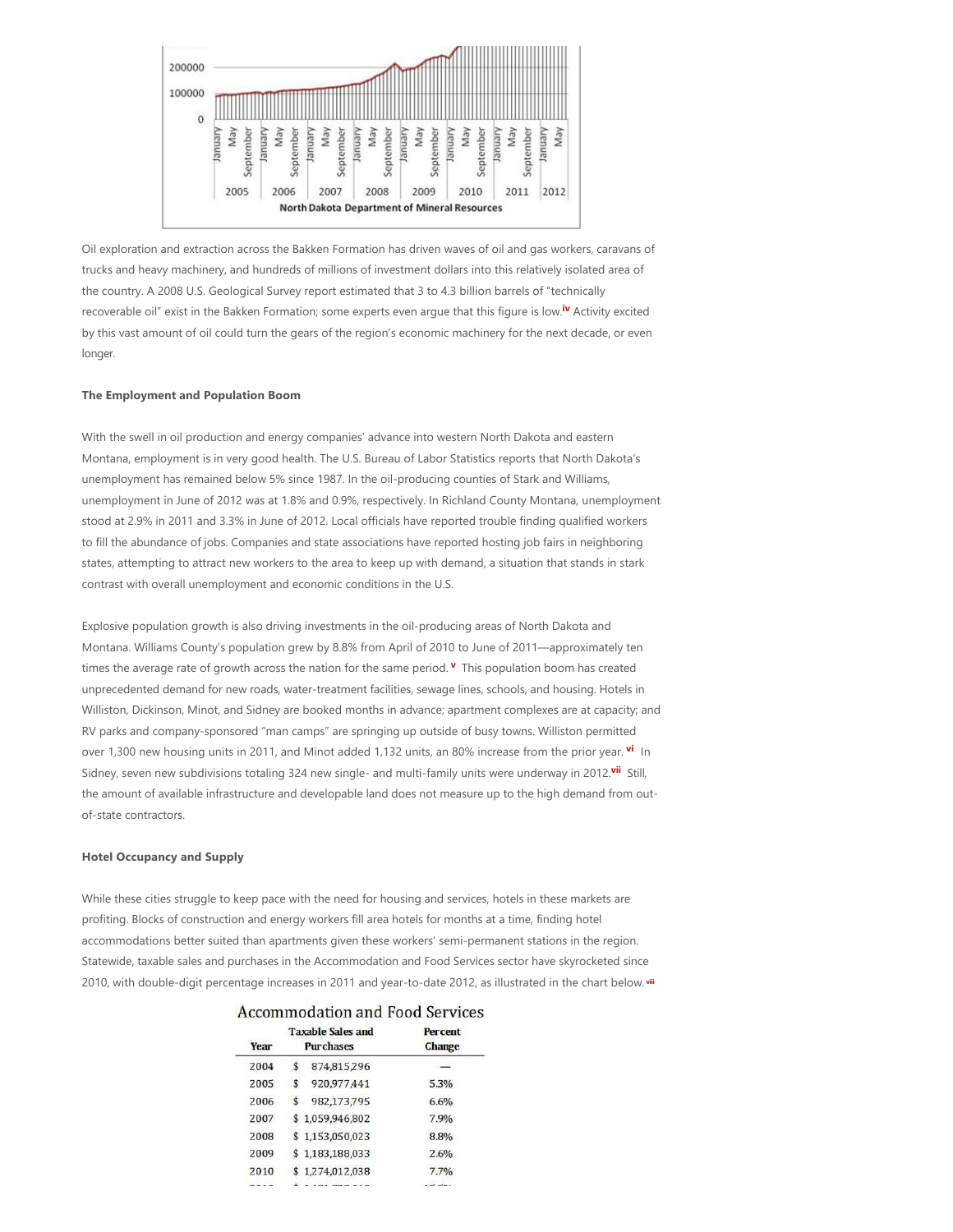| 2010               |               | \$1,471,737,060 | 15.5%                                                     |
|--------------------|---------------|-----------------|-----------------------------------------------------------|
| Year-to-date March |               |                 |                                                           |
| 2011               | $\mathcal{S}$ | 312.419,117     |                                                           |
| 2012               | $\mathsf{s}$  | 396,771,001     | 27.0% %                                                   |
|                    |               |                 | Source: North Dakota Sales and Use Tax Statistical Report |

The city of Minot, North Dakota, illustrates some of the opportunities the region's oil boom has brought to local hotels; recent developments also presage some of the cautions potential hoteliers need to keep in mind. Slightly east of the major drilling sites, Minot has realized a flurry of hotel construction over the last two years; seven of the market's 21 hotels have opened since the start of 2011, including the Baymont Inn & Suites, which opened in September of 2012. Most of the city's hotels had been clustered around the Dakota Square Mall, but newer construction has created a hotel corridor that includes the Holiday Inn Express, Souris Valley Suites, Staybridge Suites, My Place, and Candlewood Suites hotels, all on the city's south side. A Microtel and an Astoria hotel are under construction in the same area. Managers at these newly opened hotels revealed that within a week of opening their doors, virtually every room had been filled. The following chart shows hotel construction activity

and room counts in Minot.

| North Hill Suites | 130 |
|-------------------|-----|
| Hilton Garden Inn | 128 |
| Astoria           | 102 |
| Microtel          | 88  |
| Comfort Suites    | 88  |
| Magic City Inn    | 87  |
| Noble Inn         | 66  |
| Econolodge        | 60  |
| Total             | 749 |

Of the eight hotels currently under construction, many are expected to open before the spring of 2013. In addition, a 70-room extended-stay hotel is expected to be built near the Hilton Garden Inn in the new Southgate Addition, a \$109‐million development in south Minot that broke ground in August of 2012 and will feature approximately 371 apartments, two hotels, and a large retail center.<sup>ix</sup>

The neighboring cities of Williston, North Dakota and Sidney, Montana, are also experiencing considerable new hotel construction. More than half of Sidney's 381 hotel rooms have opened since April of 2012. Williston is home to 1,294 hotel rooms, with another 413 under construction, as shown in the chart below.

| Hotels Under Construction in Williston, North Dakota and Signey, Montana |     |
|--------------------------------------------------------------------------|-----|
| Best Western Williston Hotel & Suites                                    | 102 |
| MainStay Suites Williston                                                | 88  |
| Microtel Inn & Suites by Wyndham Sidney MT Hwy 16                        | 76  |
| Holiday Inn Express & Suites Sidney                                      | 75  |
| Best Western Golden Prairie Inn & Suites                                 | 72  |
| Total                                                                    | 413 |

**Untols Under Construction in Williston, North Delate and Cidney, Montena** 

In 2012, the Hampton Inn & Suites, two Value Places, and a Holiday Inn Express Hotel & Suites have opened, totaling 434 hotel rooms. These new rooms add to the 225 that opened across the HomeStay Suites, Motel 6, and Microtel Inn & Suites last year.

A flood swept through Minot in the summer of 2011, causing major damage to properties in roughly 20% of the town. The environmental disaster steered development efforts from new builds to re-builds of properties hit by the rising Souris River. This placed even more strain on housing and lodging supply, with displaced residents and disaster relief workers vying with construction and energy workers for hotel rooms. Minot's run of 90% to 100% occupancy, however, has subsided in recent months, as people displaced by the flood move back into permanent housing. More apartment complexes on the rise will strain further demand from local hotels in the coming years,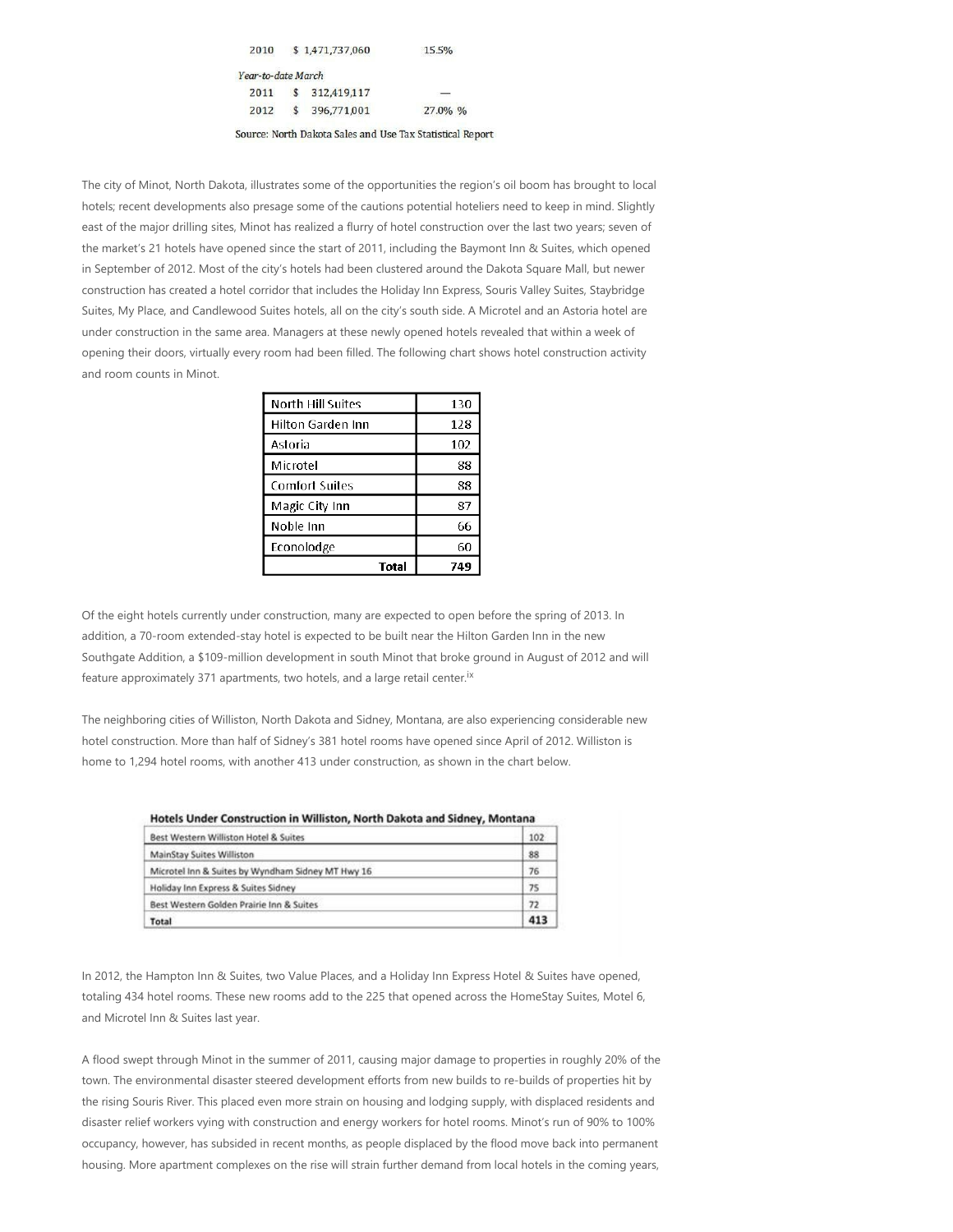and there is the strong possibility that new, unbranded extended‐stay hotels will eventually be converted to apartments. Furthermore, as housing developments reach completion and people change from temporary residence in a hotel to permanent residence in a home, that source of demand will weaken. This of course depends on the strength and duration of the oil boom, as various political, economic, and geologic conditions prevail in the approaching years.

#### **Conclusion**

\_\_\_\_\_\_\_\_\_\_\_\_\_\_\_\_\_\_\_\_\_\_\_\_

Demand for lodging was so extreme in early 2012 that the new La Quinta Inn & Suites Minot, located on the city's southwestern edge, opened before there was even a road to reach it, with cars, trucks, and buses passing over a field of grass and brush to arrive at the property's paved shores. Beyond such anecdotal evidence of the need for new hotel rooms in cities across the Bakken shale, there is no shortage of hard data to document the population, employment, and economic growth throughout the region. Hoteliers, investors, and developers need to proceed with caution, as rampant construction of new hotels and rooms may end up serving only a shortlived need, should economic conditions experience another downturn or drilling restrictions inhibit growth. Nevertheless, the region is ripe for well‐advised, carefully calculated hotel projects that would profit from the current boom and be well positioned for the future.

**[i](#page-0-0)** Nordquist, J.W., Mississippian stratigraphy of northern Montana, Billings Geological Society, 4th Annual Field Conference Guidebook, p. 68–82, 1953;

Seeking Alpha **http://seekingalpha.com/article/284628‐the‐alberta‐bakken‐the‐smaller‐sibling‐offers‐ compelling‐prospects**

**[ii](#page-0-1)** "Exxon Spends \$1.6B on North Dakota Field." Huffington Post, 20 Sept. 2012. Web. 20 Sept. 2012. **http://www.huffingtonpost.com/huff‐wires/20120920/us‐exxon‐bakken**

**[iii](#page-0-2)** "North Dakota Drilling and Production Statistics." Department of Mineral Resources: Oil and Gas Division. N.p., n.d. Web. 22 Sept. 2012. **https://www.dmr.nd.gov/oilgas/stats/statisticsvw.asp**

 USGS Release: 3 to 4.3 Billion Barrels of Technically Recoverable Oil Assessed in North Dakota and MontanaÂ's **[iv](#page-1-0)** Bakken FormationÂ-25 Times More Than 1995 EstimateÂ- (4/10/2008 2:25:36 PM). U.S. Geological Survey, 10 Apr. 2008. Web. 28 Sept. 2012. **http://www.usgs.gov/newsroom/article.asp?ID=1911**

 Williams County QuickFacts from the US Census Bureau. U.S. Census Bureau, n.d. Web. 27 Sept. 2012. **[v](#page-1-1) http://quickfacts.census.gov/gfd/states/38/38105.html**

 Schramm, Jill. "Domicile Dash: Builders Get Early Start on 2012 Construction Season." MinotDailyNews.com. **[vi](#page-1-2)** Minot Daily News, 19 Apr. 2012. Web. 27 Sept. 2012.

**http://www.minotdailynews.com/page/content.detail/id/564896/Domicile‐dash‐‐Builders‐get‐early‐ start‐on‐2012‐construction‐season.html?nav=5010**

**<sup>[vii](#page-1-3)</sup>** Richland Economic Development Oil Impact Presentation **http://www.richlandeconomicdevelopment.com/storage/Oil%20Impacts2.pdf** Office of State Tax Commissioner, Bismarck, North Dakota | Sales and Use. N.p., n.d. Web. 23 Sept. 2012.

**http://www.nd.gov/tax/salesanduse/pubs/**

[ix](#page-1-4) Dalrymple Celebrates Growth and Progress in Minot. North Dakota Office of the Governor, n.d. Web. 25 Sept. 2012. **http://governor.nd.gov/media‐center/news/dalrymple‐celebrates‐growth‐and‐progress‐minot**